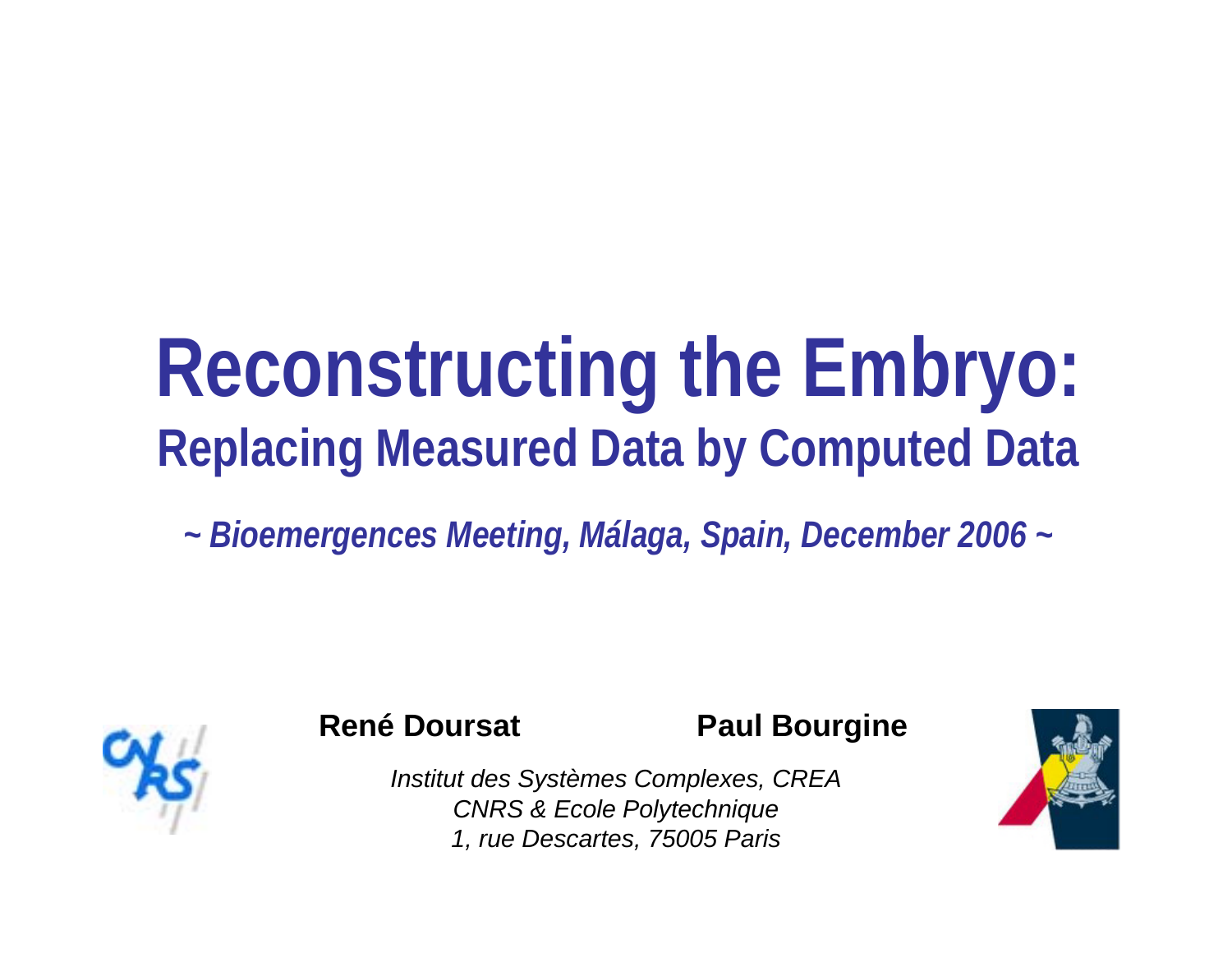#### **Applied developmental biology**

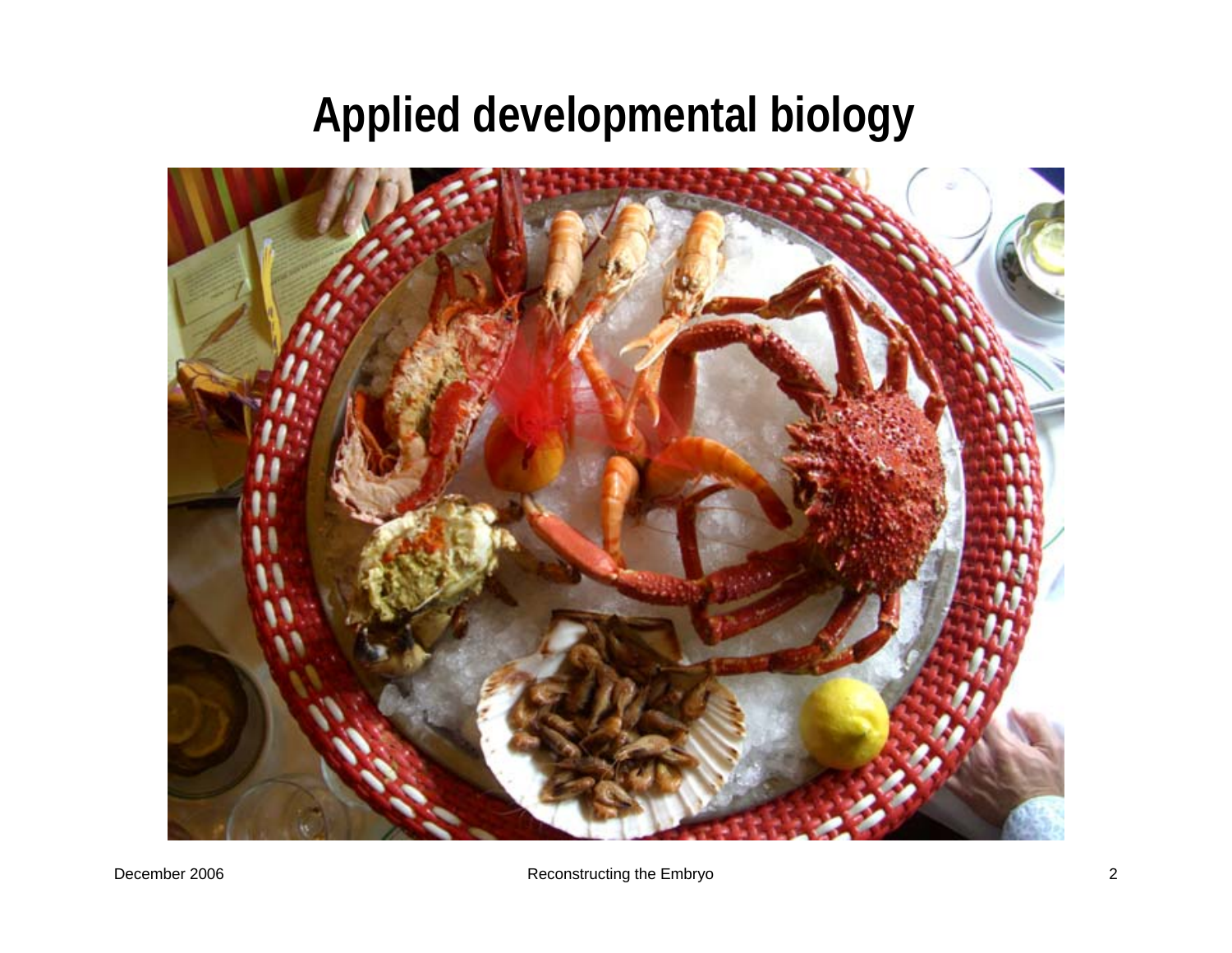## **The big picture**

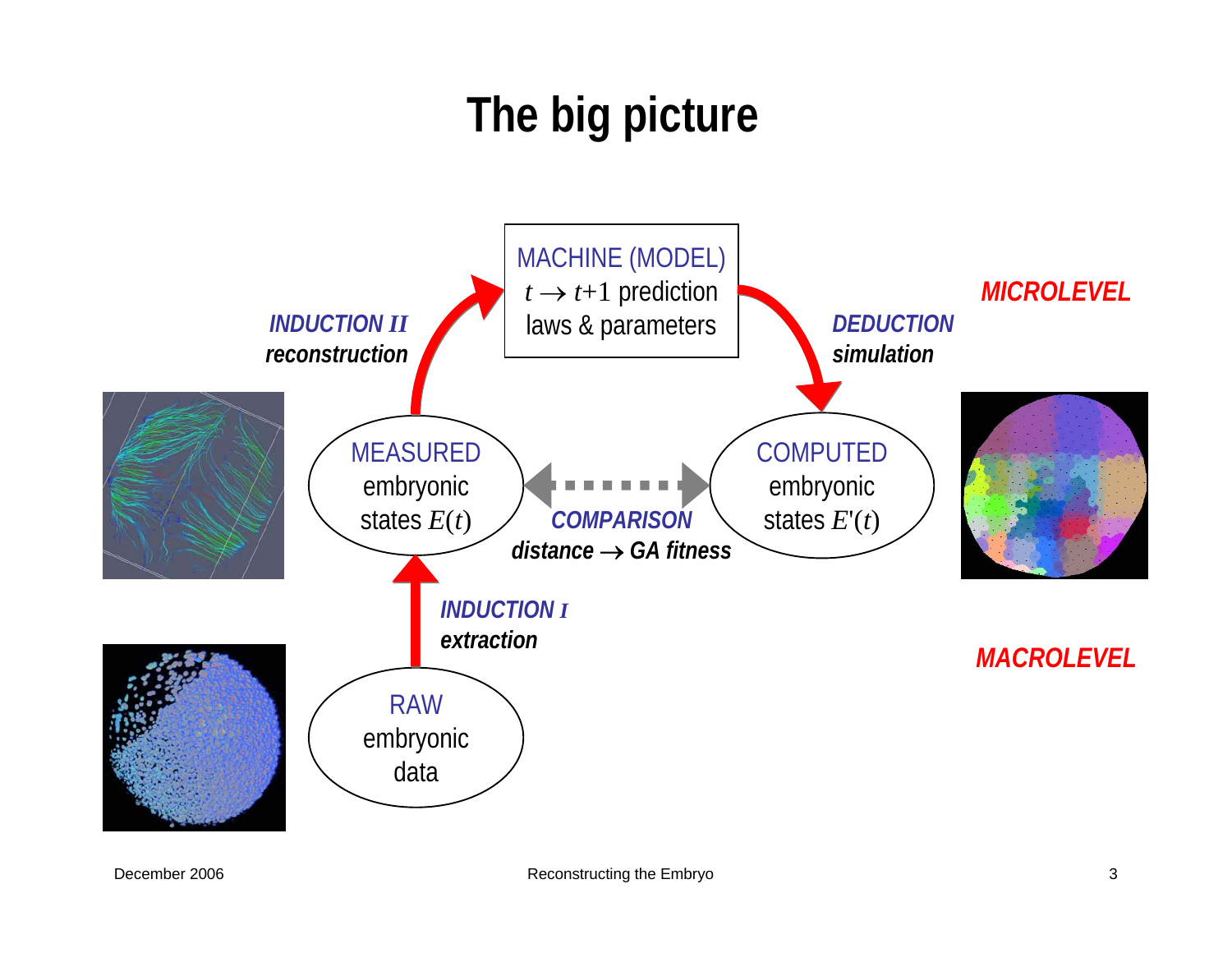#### **Current extraction (Embryomics)**

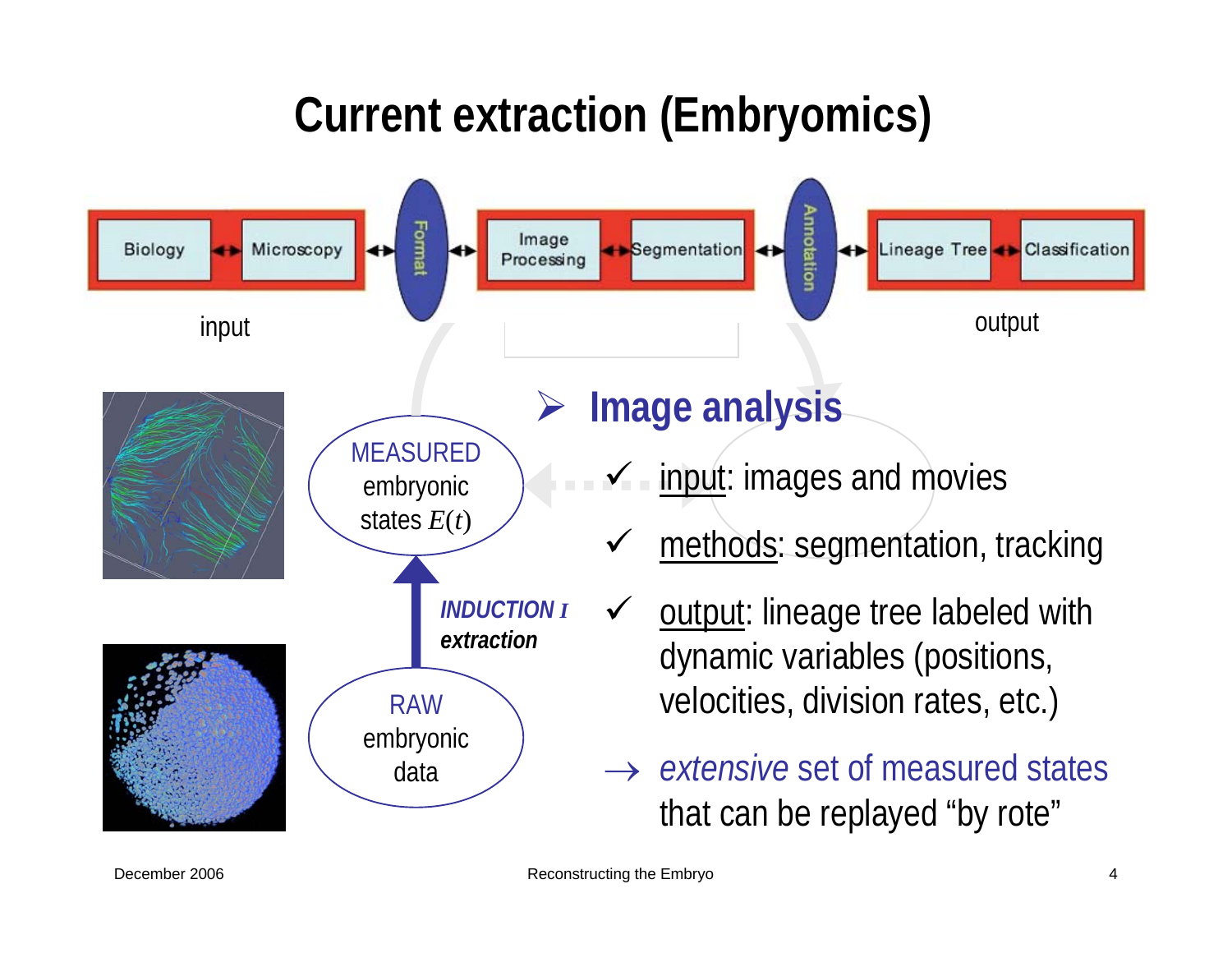#### **Current extraction (Embryomics)**

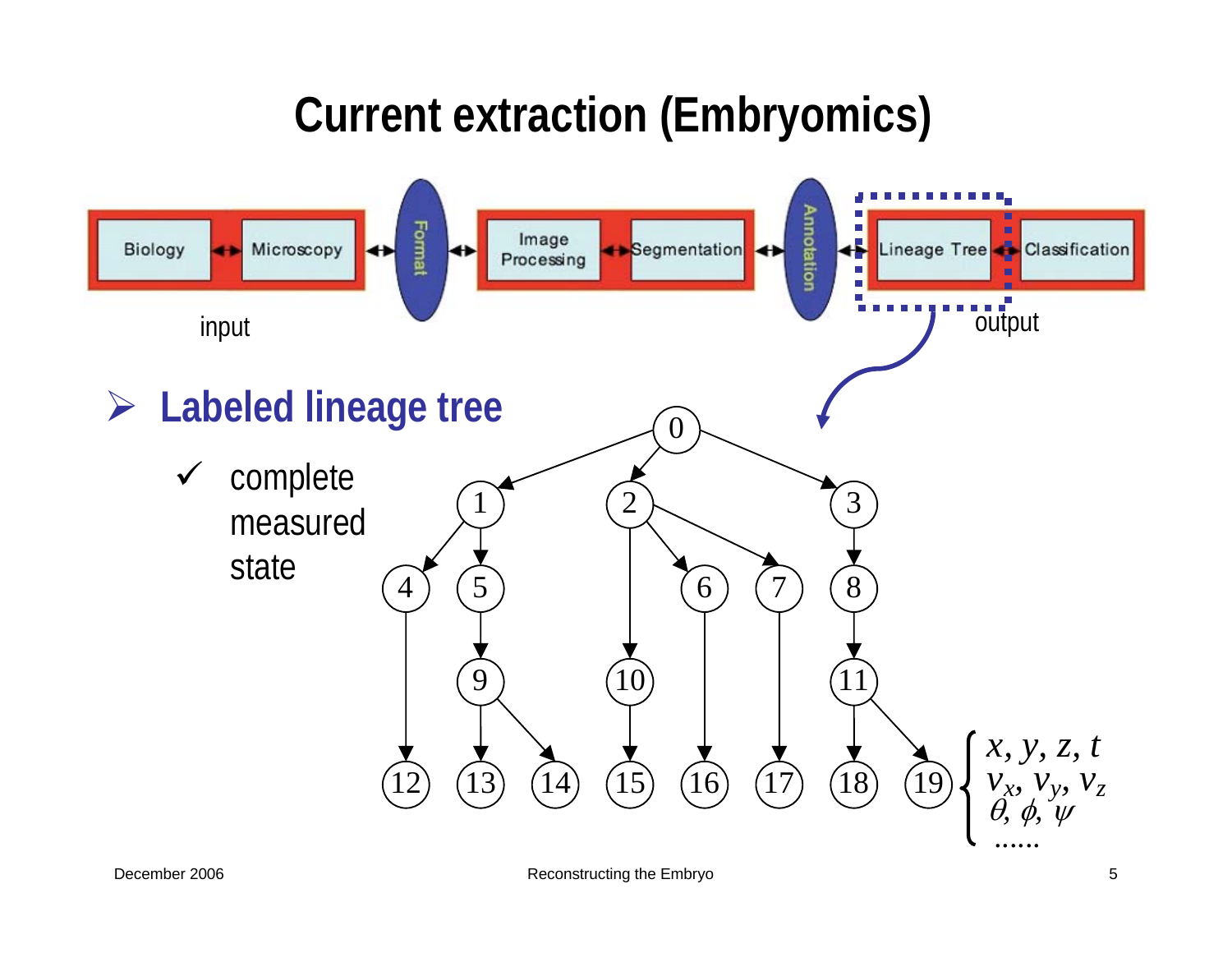### **Current morphogenetic machine (R. Doursat)**

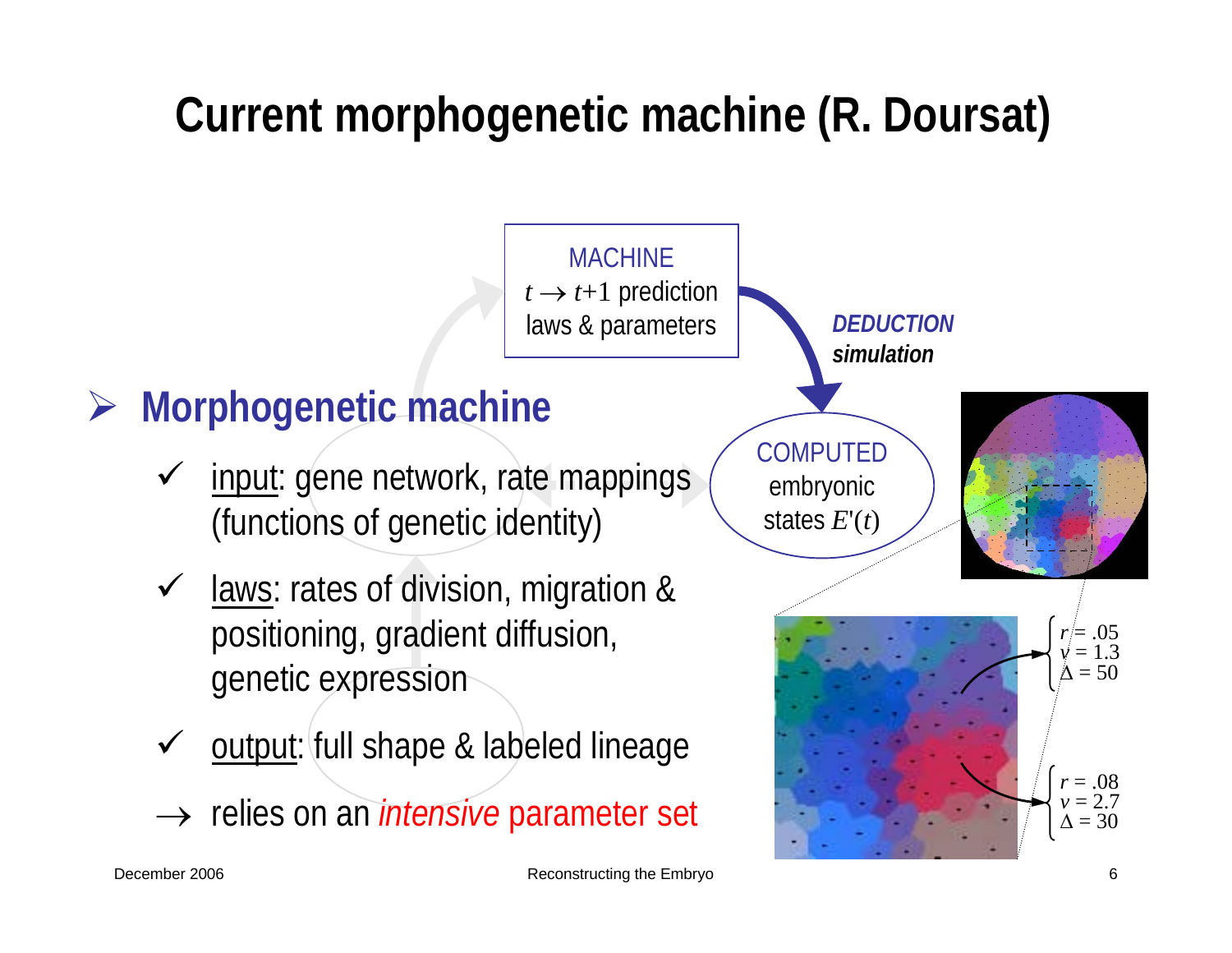#### **Predicting is modeling**



¾ **Different levels of generality vs. specificity for the machine** 

- $\checkmark$ too specific: lookup table or "rote playback". . . no generalization!
- $\checkmark$ too generic: agnostic statistical estimator. . . no convergence!
- → best: heuristic **model**, with genetic-biomechanic laws & parameters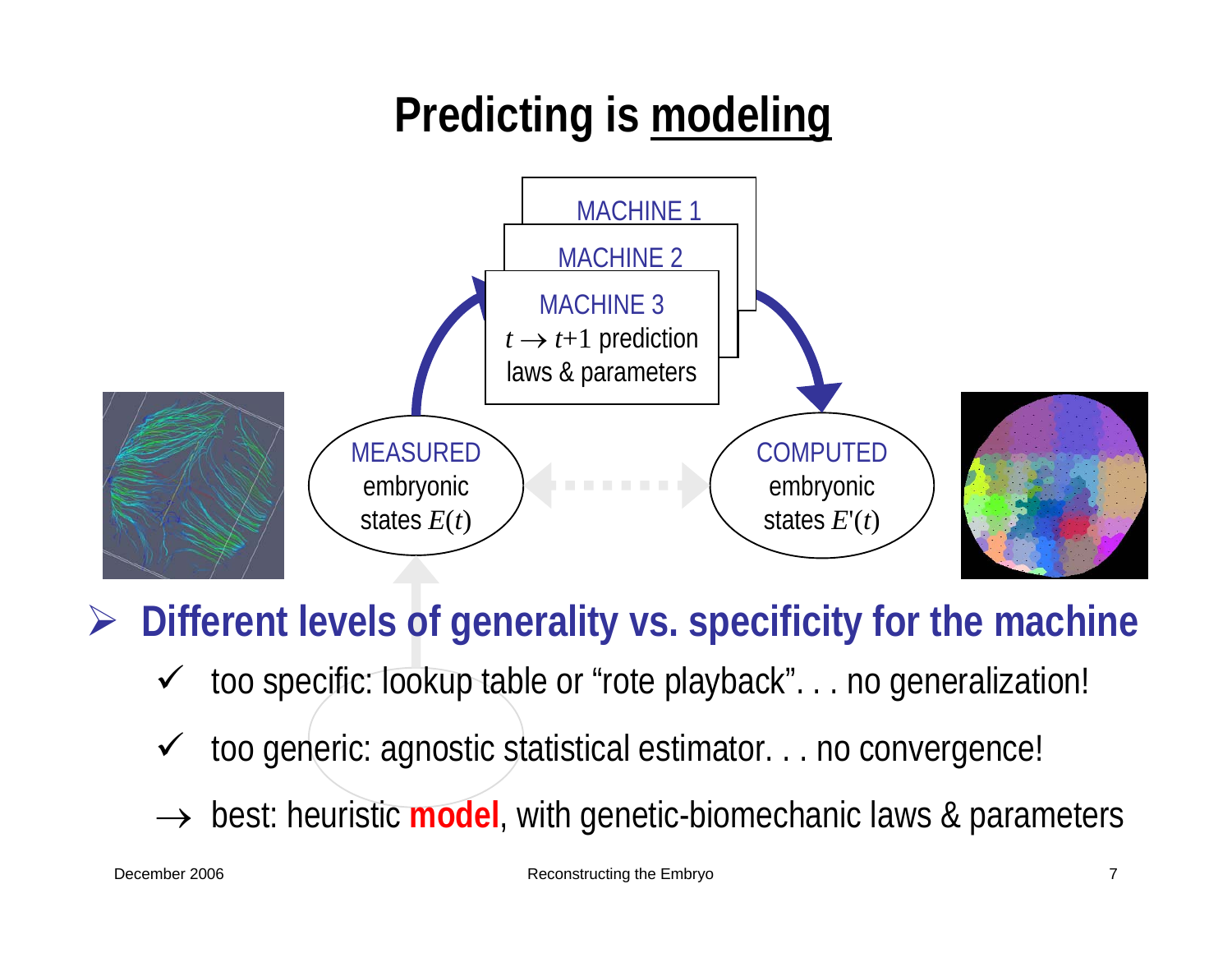#### **Predicting is modeling & optimizing**

MACHINE $t \rightarrow t+1$  prediction laws & parameters

¾ **The morphogenetic machine is a parametrized function** 

- $\checkmark$  each state is "predicted" or "reconstructed" as a function of the previous state:  $E(t+1) = F_{\lambda}(E(t))$  (or more past states)
- $\checkmark$ this function relies on built-in mechanisms and parameters  $\lambda$
- $\checkmark$  the parameters are "learned" (by machine learning) or "optimized" (by genetic algorithms), etc.
- $\rightarrow$  *learning does not occur directly on the extensive state variables, but on the intensive set of parameters*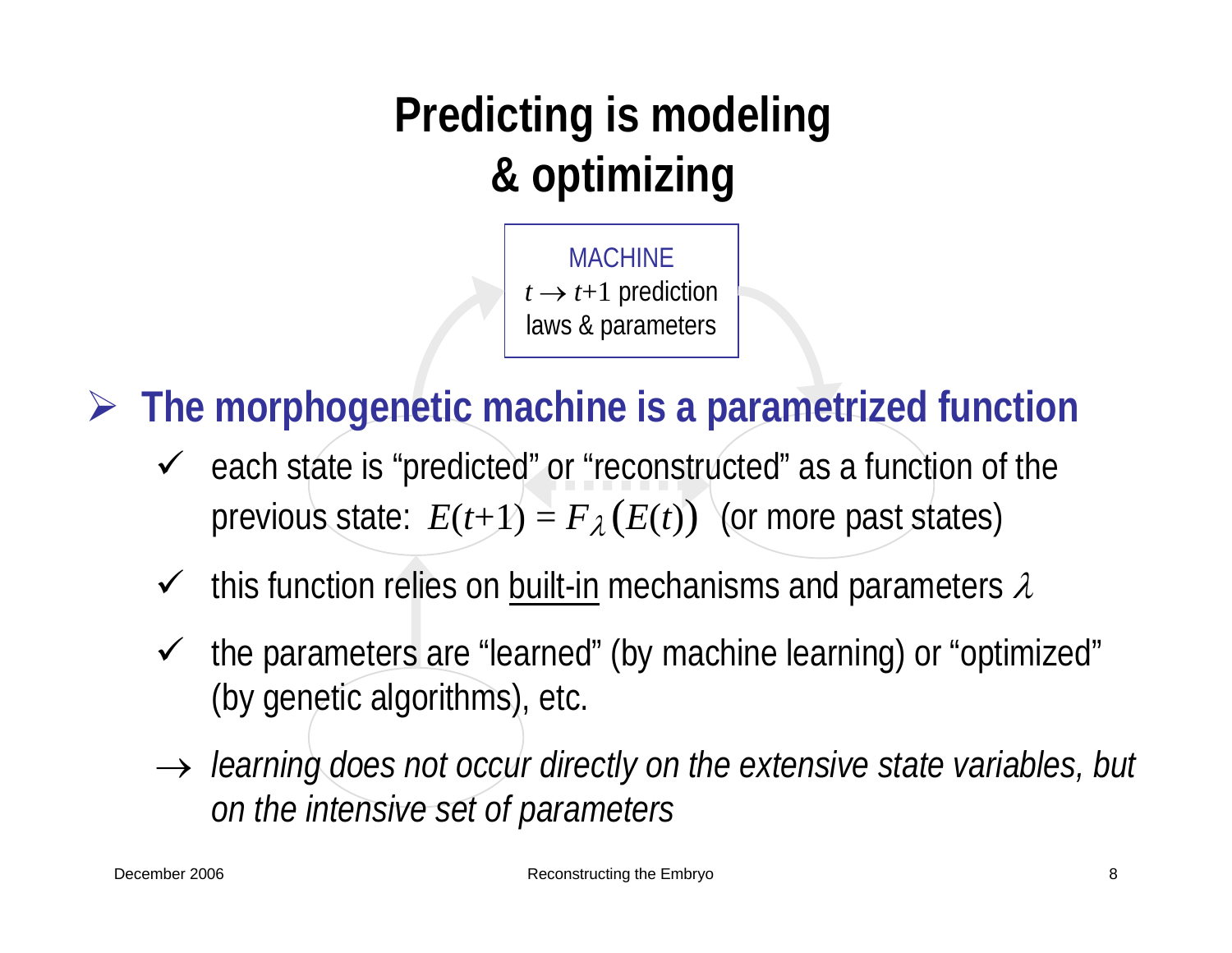### **Future morphogenetic machine: design methodology**



- 9 from the polyclonal ratios, induce the **identity domains**, the basic components of the reconstruction
- 9 from the identity domains, induce the **dynamic mappings** (field functions): division rates, velocity vectors, deformation tensors, etc.

→ *model dynamic maps by { mechanisms + parameter } computation*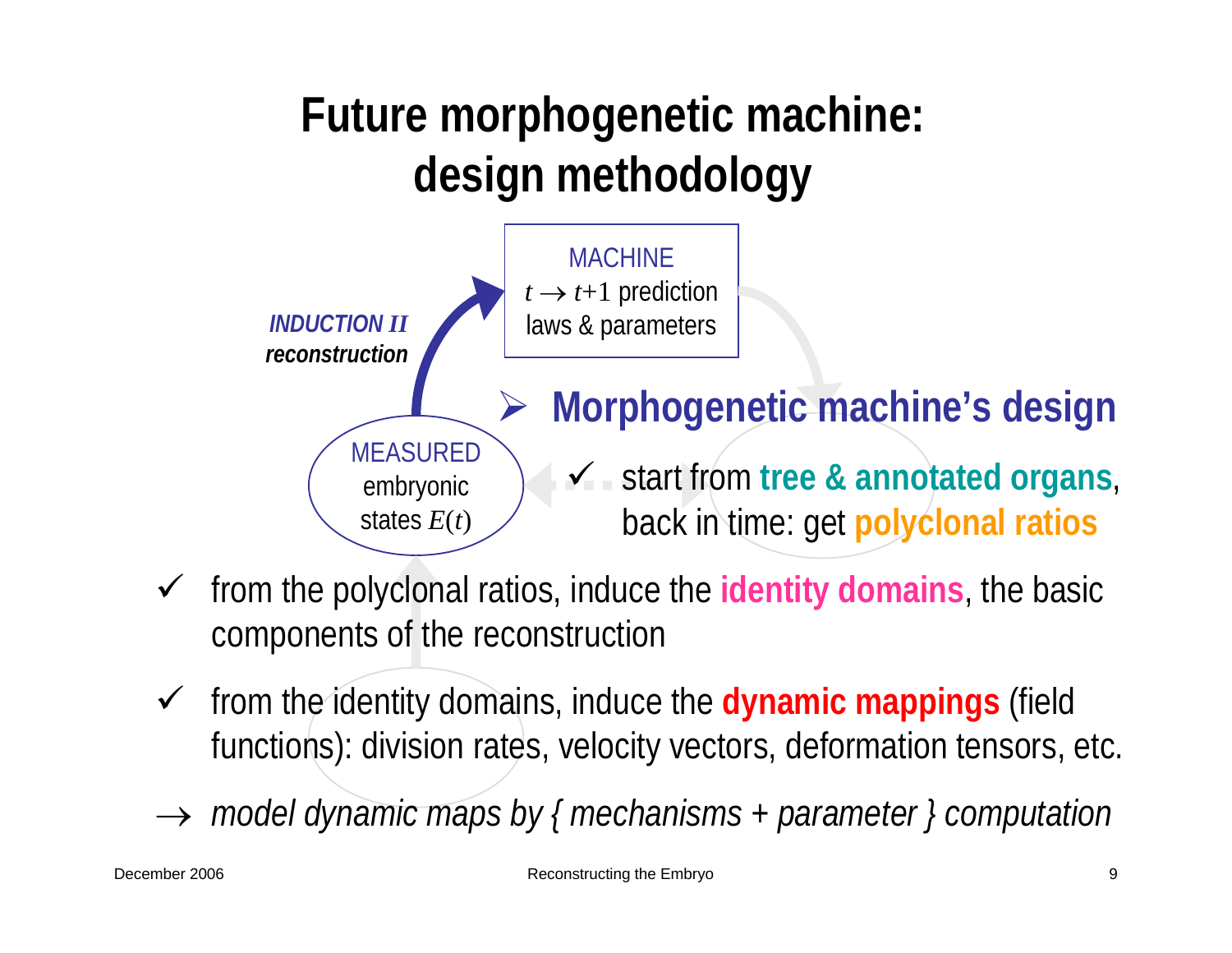#### **Future morphogenetic machine: design methodology**



December 2006

Reconstructing the Embryo 10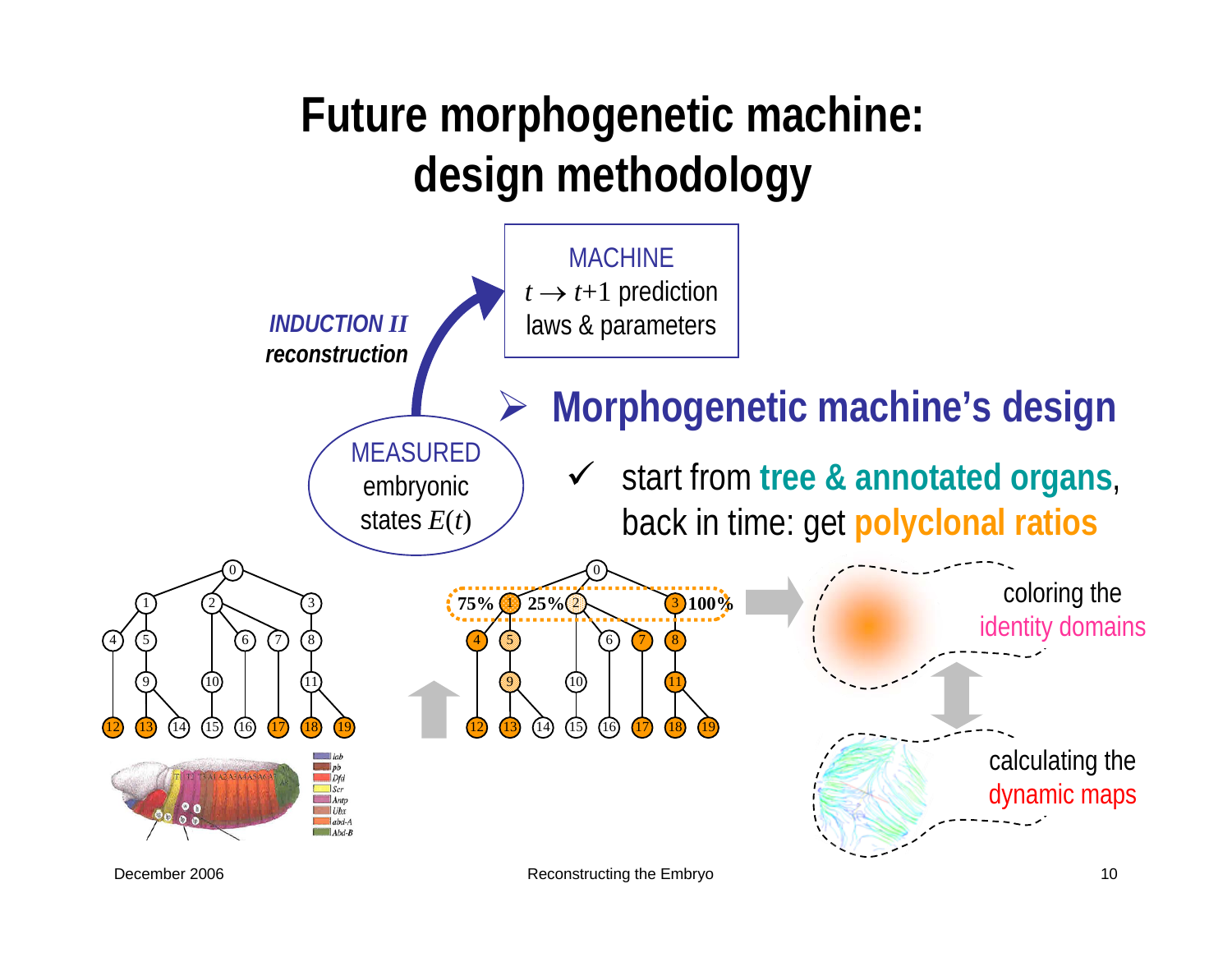#### **Future morphogenetic machine: design methodology**